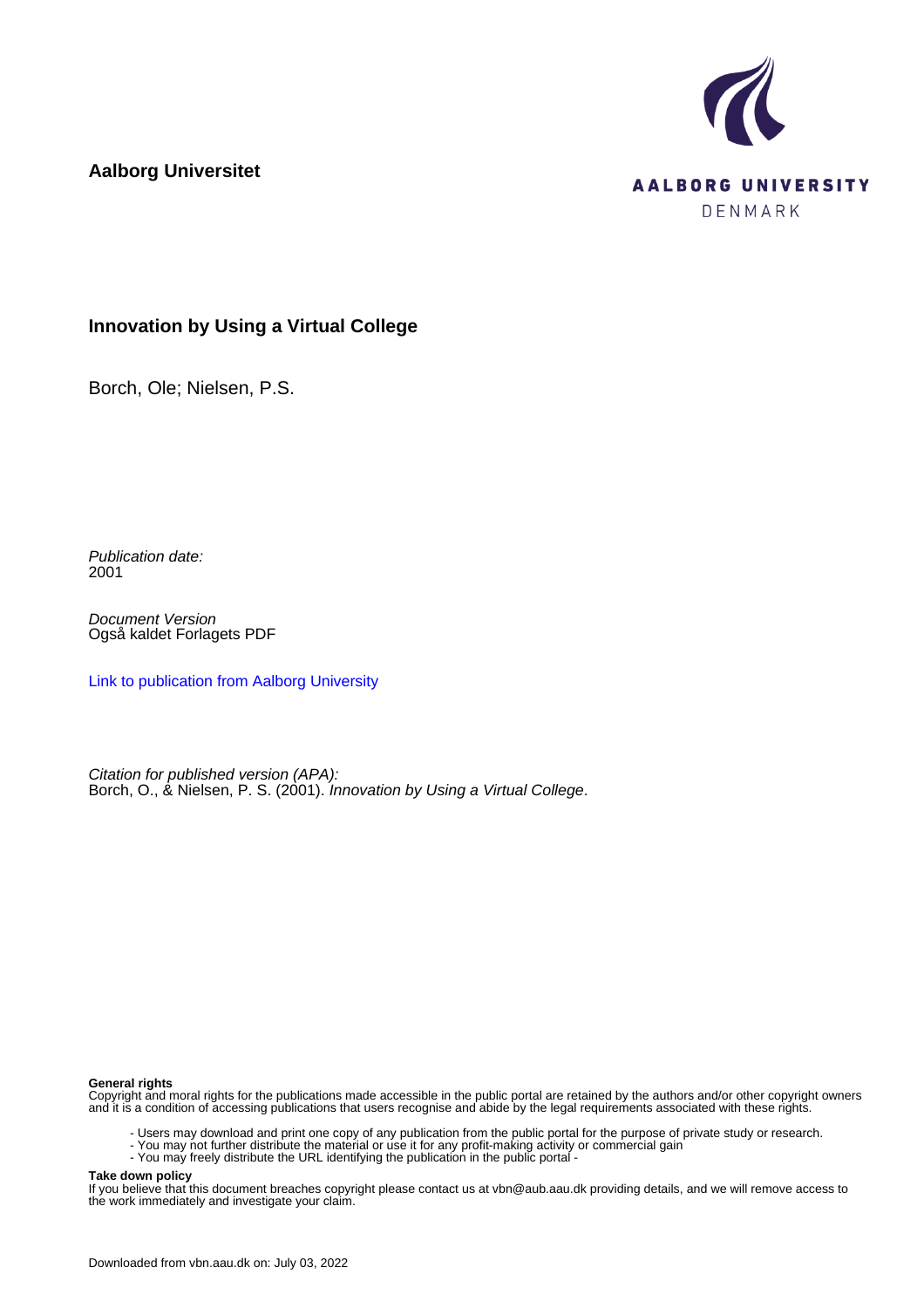# Innovation by Using a Virtual College<sup>TM</sup>

Ole E. M. Borch, Peter Søby Nielsen<sup>1</sup>, *Department of Control Engineering, Aalborg University, Denmark, L.M.Ericsson A/S, Denmark1 [borch@control.auc.dk,](mailto:borch@control.auc.dk) [peter.s.Nielsen@ericsson.dk](mailto:peter.s.Nielsen@ericsson.dk)*

#### **Abstract**

*The rapidly growing demand for flexible competence development is forcing educational institutions to expand in remote teaching and learning in terms of technology and pedagogic. Flexibility in time and space means distribution of material and facilities, but at the same time optimise nearness. This article presents how simple equipment was used and how the pedagogical model is implemented in the innovation process. The way slides, sound, video and whiteboard were used in a virtual college as well as performing the exam is described. The methods were used in the course: "Object Oriented Programming with Java" and the course method had a very fine evaluation. The activity also discovered many things to be improved.* 

#### **1. Introduction**

Flexible learning in time and space is an increasing demand from employed people, who are deeply involved in projects in the firm and where time slots in the time manager has priority over personal competence development time slots. However firms have an increasing focus on constantly knowledge development for their personnel, but are also concerned in building up competences in general in the surrounding society to have a greater possibility for recruiting people able faster to match the demands for competent people.

To meet the demands, universities and other educational institutions must spend more time and effort in developing methods for teaching in face2interface situations. Asynchronous and synchronous multimedia teaching technology and pedagogy has to be adapted by teachers since the face2face teaching methods is less applicable in remote teaching and the teacher's freedom in the pedagogical methods is less accepted.

#### **2. The basic idea**

It is a demand, that the participant is able to use the daily work computer platform to take courses both on-line and off-line. It should also be possible to mirror the environment to home computer for self studying and

training. By using the desktop computer in the workbench rather than going to a special conference room is important in the learning session. If some topics in the running on-line multimedia course is of no interest, the participant can simply work in another window frame on the computer and return to the course when interesting topics turns up in the headset. The participant should be able to join the course session when relevant and pick up topics when needed. Sometimes the participant is not able to join a course session, and therefore every session should be recorded for later replay from the web or a CD. A session recording is a real-time logging of what happened in the virtual space when the course was given. That is slides, teacher words, whiteboard, comments from the participants etc.

The course itself must be planned very carefully in terms of goal and contents. Also it must be modularised to support topic driven attendance based on the users background and interests, and the modules could be organized as learning objects in a database from where other courses could benefit. This is very useful in another situation, namely 'competence on demand' where an employed has the possibility to fetch a learning object 'right here' when needed in a working situation.

Multimedia aspects such as sound are the most important instance, since it is a great improvement in nearness in distance teaching and learning. Often echo and delay is a great problem. Echo and delay are NOT acceptable, since simultaneously talk is important during course session and the greater the delay the less the conservation. Pictures of participants are not that important in live version, but a still picture on the screen when conservation is taken place is a social advantage. An automatic picture highlight or similarities would be preferable when the person speaks up. Performing the exam must be possible on individual basis and there should be no need for gathering the participants physically on seminars, however, it is an advantage if the participants in one way or another has obtained some sort of social relations from the group before joining the first course session.

## **3. Virtuality**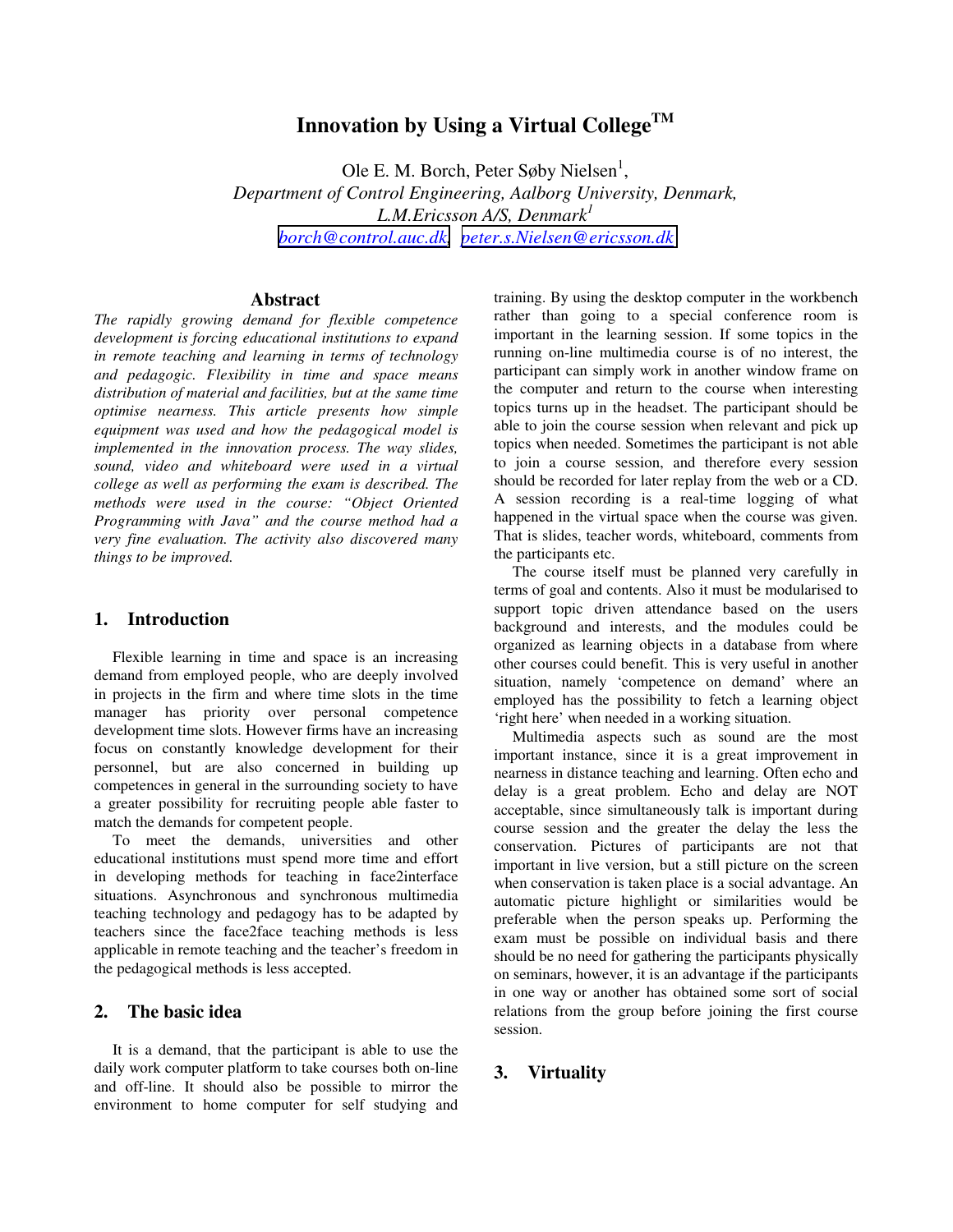#### **3.1. The College**

The software virtual framework was originally designed and implemented by the Delta[\[3\]](#page-5-0) firm in an EU project. The College is a number of rooms in space where the participants can go to at any time.

Every person can see where the other participants are located. This is useful for the teacher for calling people before a classroom session continues.



**Figure 1. Virtual College navigation map [\[3\]](#page-5-0)** 

The *hall*-info-board [Figure 1] is where course information and schedules are broadcasted. The *classroom* is where the teaching takes place: interactive talking, drawing on the whiteboard and turning slides. The *grouproom* is where problems are going to be solved in groups or on individual basis. Problems are available on tables. The *study* is meant for asynchronous study. A student can come here and look at session slides, play the scene recorded from previous classroom sessions, visit links to on-line references, information about literature etc. The *tearoom* is for fun and relaxing like playing games. The *office* is for person-to-person communication like performing exams.

#### **3.2. Sound, picture and recording**

Sound is the most important facility in multimedia remote education. To listen and talk is a great improvement in nearness and turn-around time compared with the written version called chat, which requires a great deal of planning and discipline before more than 2 persons can start chatting.

The **RAT** (Robust Audio Tool) [Figure 2-right] used is an audio program from University College London, Computer Science Department based on multicasting, which is very powerful and user-friendly and requires only a sound interface PC card and a cheap headset. When a participant is starting the RAT application the name is shown for all the other users of a RAT application associated with the same IP-address and port, and when one is talking the name is highlighting. It is important to tune the technical system not to have echoes and only minimum of delay. The mute facility is enabled when participants are not using the microphone, and the RAT also has a threshold to filter background noise.



**Figure 2. To the right: 15 participants have started the RAT application on the same IP multicast address and the same port. Left: A zoom-in VIC image of the teacher.** 

The **VIC** (Video Conference Tool) [\[Figure 3\]](#page-3-0) used is a video program also from University College London, Computer Science Department, also used in a multicasting environment.

A web cam is connected to the computer, and the application is started on a defined multicast IP and port number. The picture frame is showing all other users who have started a VIC application. VIC may take a lot of bandwidth so the benefit of using VIC must be considered carefully in relation to picture quality.

The teacher sound and cameras are real-time recorded on a special purpose recorder. After a teaching session the recording is merged with the session slides and stored on the web server and on a CD. Course participants who could not join that specific session are therefore able to play the session before the next live session. The zoom facility [Figure 2-left] is used when a conversation takes place or the teacher is using the whiteboard.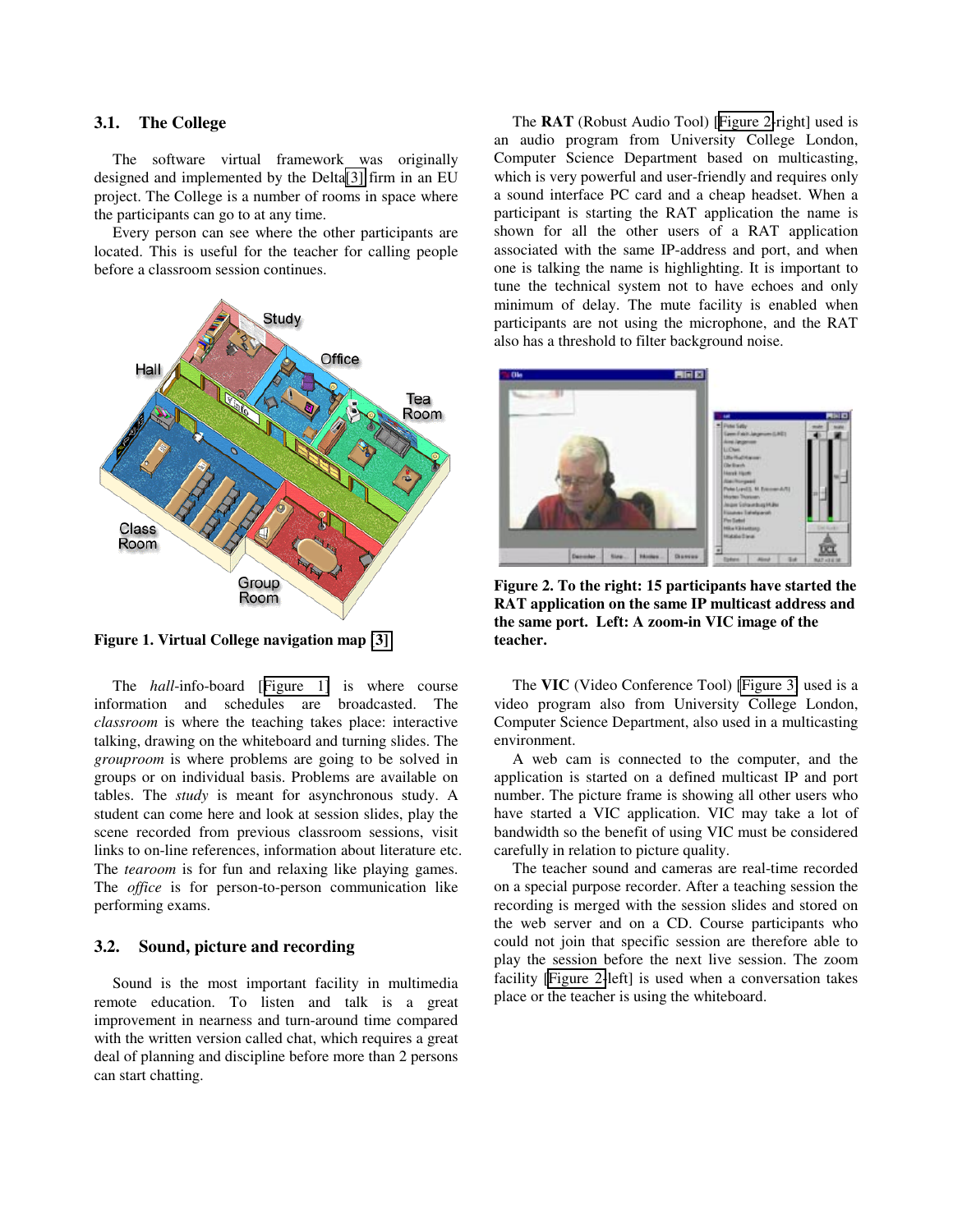<span id="page-3-0"></span>

**Figure 3. 9 participants and the teacher have started the VIC application on the same IP multicast address and the same port.** 

#### **4. Session method**

Course description and tools requirement and installation are submitted to the assigned participants. Short minutes before a session they start the RAT and VIC, and the teacher welcome each student when they show up on the RAT and thereby tune the sound. The VIC is mainly used to signal that the group is collected and participants are joining the session. When the teacher finds that most of the group is in the classroom, a start message is given in the microphone, and the first slide is presented. Consequently the multicast slide turns up on the participant's screen. Every slide turn is accompanied with a message in the headset because that message is recorded and is an indication to the player of the recorder to turn the slide.

When the whiteboard is needed, the teacher clearly express that before using it, because the participants must change focus to the image of the whiteboard on the VIC and perhaps make a zoom of the image. Returning to the 'slide show' is also announced because of the recording system, so the user playing the system has the possibility to synchronize the slide turning.

When a topic has been taught, the teacher tells the participants to go to the group room for solving problems. Before sending them off, an introduction to a problem is presented on the whiteboard. In the group room the participants finds the problem text and hints on the table. Sometimes a solution is also stored in the group room, so participants who don't want to solve the problem at least can have a look and learn in that way. The time reserved for solving problems is announced, and when expired, the

teacher asks the participants to return to the group room, and the slideshow is continued.

During the session interactive sound is used, both in the classroom and during problem solving. A camera is showing the teacher all the time and another is showing the whiteboard.

At session end a 'good-by' is broadcasted accompanied with request on reflection on the present session.

## **5. Examination**

In the normal sessions, the teacher is multicasting sound, whiteboard drawings and slides. When it comes to exam, a method is to be found to secure a reasonable and reliable way not to cheat the teacher. The level of security depends very much of the target group. If it is an examine getting a grade and even a degree, a high level of control must be used. In the case of competence development for people in a firm it is not that important. Passed or not is often sufficient. On the other hand it should be rather difficult to cheat since the participant should feel that the test is real.

Before the exam, a problem to be solved was presented to the participant for individual solving. All solutions were submitted by email to the teacher. The solutions were stored on the web but not visible. A timescale for the examination was made, and published. At the examsession the person was called by phone and a point-topoint sound channel was established and the web solution for that person was opened. Based on that web material, questions were put out stressing for answer. That means, that if an answer was not immediate given, the next question was put out. The result is given after the last answer, and the web and multimedia channel is closed. It is recommended, that a live image of the participant be used during the exam, feeling closer contact. A point-topoint image is not needed, so the VIC multicast image environment is kept unchanged.

Exam-questions must reflect crucial topics from the course, since the participants are on the course for learning and not to be catched by the teacher!

#### **6. Results**

#### **6.1. Sessions**

The **whiteboard** used was a traditional one, where the teacher made drawings and two cameras where focused on teacher and whiteboard. This is a pedagogical advantage since it brings life into the environment and focus on the participant screen is changing.

As the **image** of the participants was not very much used but a social factor, so to save bandwidth, the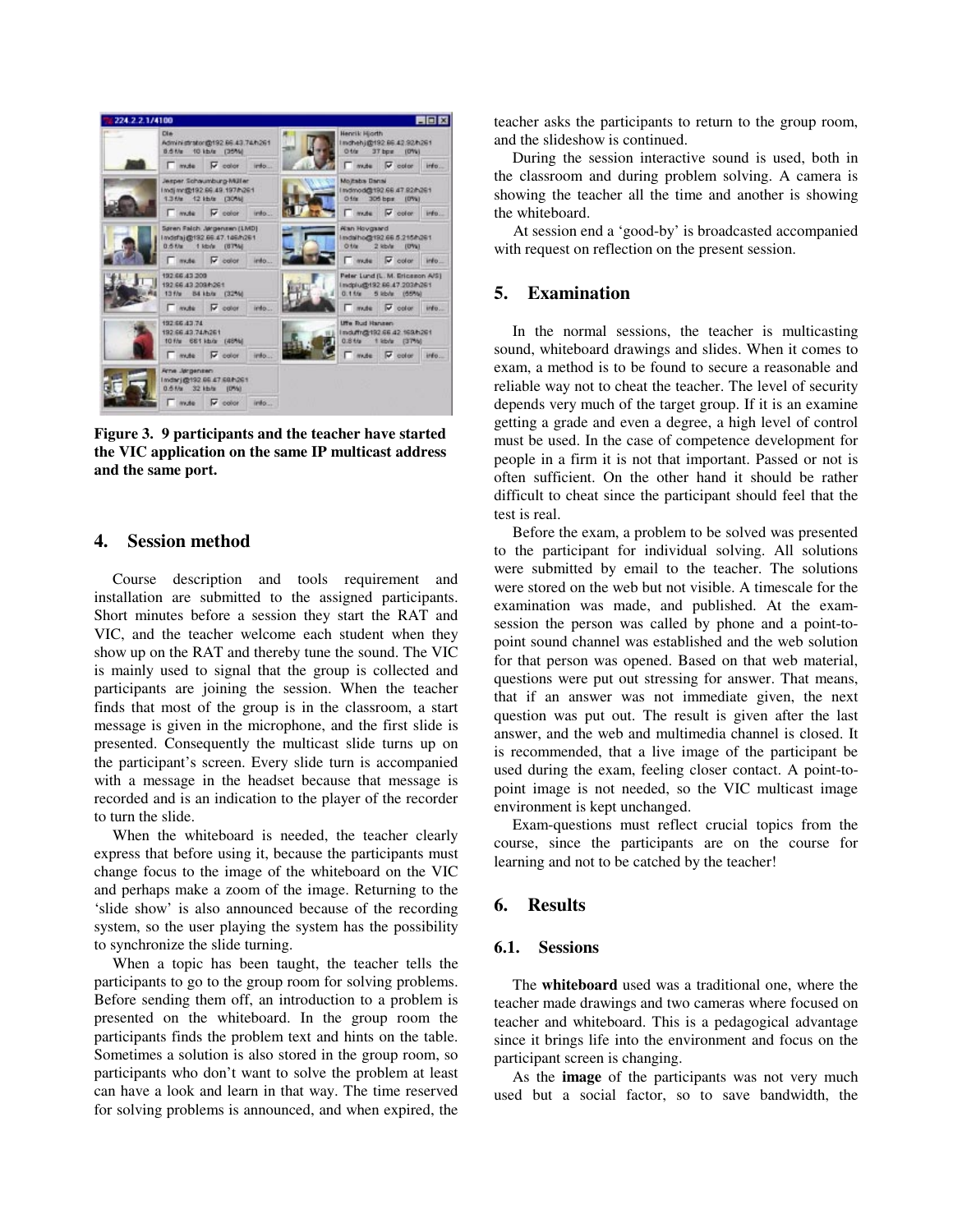frame/sec (fps) was set to round one. On the other hand, a low-resolution live image was a fine attendance indicator. The image of the whiteboard was set to 15 fps, highest quality and 2000 kbps. The second camera on the teacher when turning the slides had the same settings as for the whiteboard camera.

The **sound** was hard to install and tune due to delay problems. The delay was round half a second and reasonable. Fortunately the participants could hear the delay, and therefore waited to give a listener the chance for sending a reply.

The '**slideshow'** was well functioning by using point2point connections to spread the slides –pseudomulticast.

The **recording** system was very useful, but only the sound, slides and the two teacher cameras were recorded. The next is to improve the recorder so recording from the backbone is possible, so everything from the session can be stored including conversation, slides and images from all participants.

The IT initiative group at Aalborg University (ITI) gave some pedagogical advisory and made session observations.

#### **6.2. The Exam**

The exam was carried out according to the description earlier in this paper, and the participants were very pleased with the organisation and contents. The nearness between the teacher and the participant was close and the feeling of 'just us' was recognized during the exam point2point communication. Also the introduction social talk before the exam was useful.

#### **7. Conclusion**

The system described was successfully used in a course "Object Oriented Programming with Java" given to 17 employed persons at two sites at Ericsson Denmark from Aalborg University Denmark. Next step is to improve the system so every node on the network can be either a student or a teacher specialisation. This means, that demands to the equipment must be low price and easy to handle. A teacher should be able to take any node anywhere and start a course. Headset, web-cam, slides and associate software is no problem since it is cheap and common used on daily PC's, but using whiteboard and electronic whiteboard is a problem to be solved in the sense of dynamic teacher node. A software whiteboard is available and can be used, but using the 'real' whiteboard with a camera focusing on both the whiteboard and the teacher is of major pedagogical quality. A compromise for the use of whiteboard is to be found since the electronic

whiteboard has a better reading performance and is capable to be a shared media.

The recording system is not simple and is not cheap, so letting every node being a potential recorder facility is not realistic but instead it could be localized in one site and managed via a web interface. The present recorder for the moment must be located at the teacher node, since cameras and microphone is physical connection to the recorder.

The overall target for improvement of the system is shown in the following prioritised list:

- 1. Remove delay in the sound system
- 2. A backbone recording facility of all activities in a session should be possible, and the recorder should have a web interface
- 3. Improvement in the college navigation system
- 4. Consider the use of low cost whiteboard on any node
- 5. Only participants in one room can hear and see each other and not people outside the room. The teacher must have a 'call all' facility. The RAT and VIC applications should be integrated in the virtual college not being standalone applications.

The philosophy in the Delta [\[3\]s](#page-5-0)ystem is fine, but should be improved on the following important areas:

- 1. Animated slides and mouse should be possible to export to participants
- 2. A web interface for the teacher to insert course material and manage the virtual College must exist to attract teachers not familiar with file systems and teaching tools.
- 3. The file structure should be changed clearly to manage infinite number of courses.
- 4. The window sizing problem must be solved

The delta system is a very fine platform programmed in java language and using applet technology.

The participants were very satisfied and pleased with the way the course was performed.

#### **7.1. 3G – third generation market perspectives**

Mobility will add a considerable dimension to Ericsson Virtual College™. A reasonable bandwidth for the network is needed to use video as an attractive facility. With a 3G mobile access, the concept will be much more powerful in terms of complete independency of location.

Ericsson Virtual College™ has the opportunities to be a major driver for 3G services – a killer application in Mlearning!